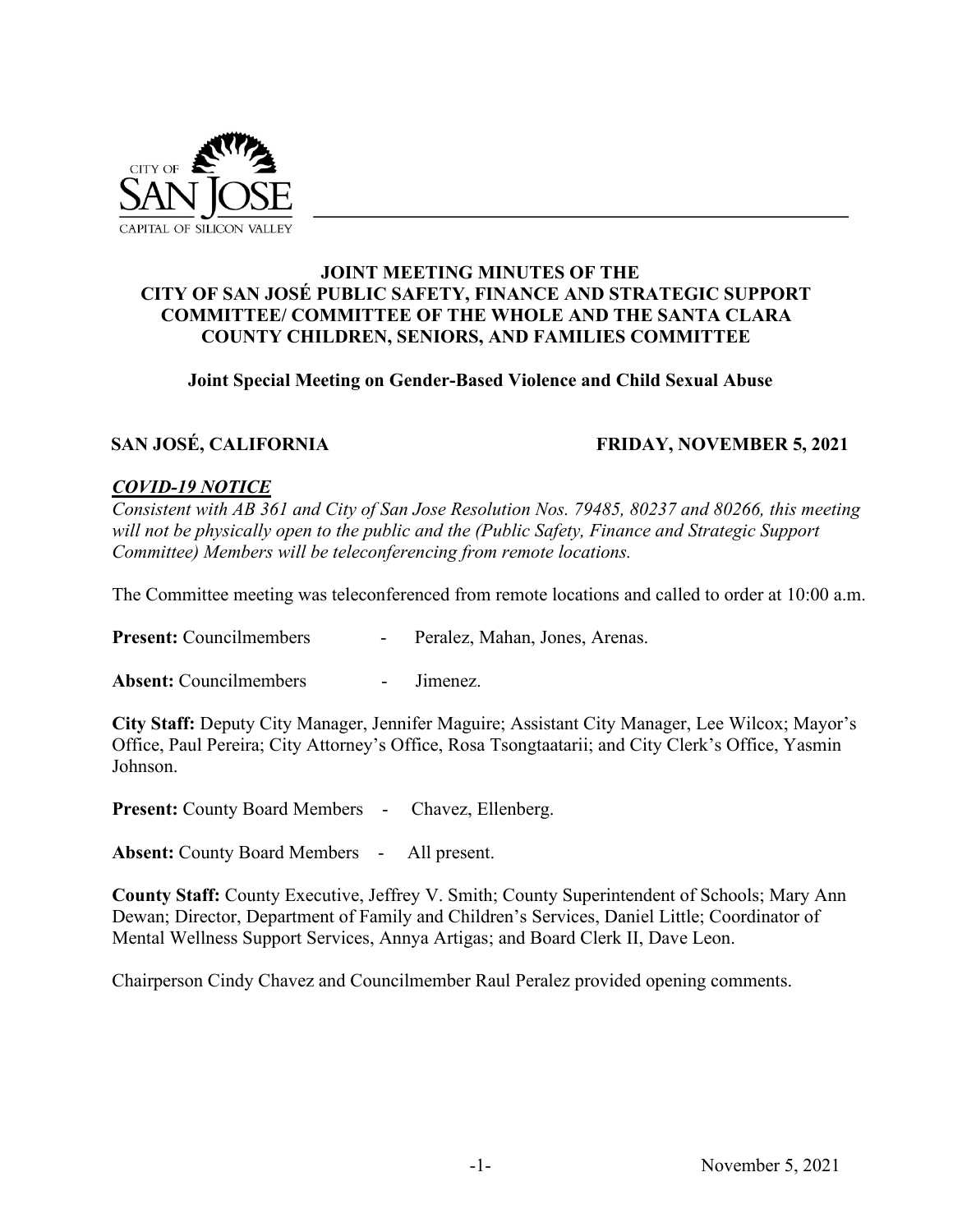- **2. Special Hearing Relating to Gender-Based Violence and Child Sexual Abuse Prevention and Services.**
- **A. Report from the Office of the District Attorney, Santa Clara Valley Medical Center, San José Police Department, and YWCA Golden Gate Silicon Valley relating to the Sexual Assault Forensic Exams (SAFEs) access, authorization, cost, reimbursement from the California Governor's Office of Emergency Services (Cal OES), barriers to access and recommendations relating to removing barriers to accessing SAFEs for survivors.**

Assistant District Attorney, Terry Harman; SJPD Sexual Assault Unit, Lieutenant, Jaime Jimenez; Director of Santa Clara County Adult SAFE, Kim Walker; YWCA Director of Support Services, Lindsey Manfield; and SJPD Crime and Intelligence Analyst for Sexual Assaults, Angelie Montesa offered a collaborative presentation and responded to questions that addressed the following: The aftermath of a sexual assault occurrence and the importance of medical forensic care for a survivors well-being and the Police investigation, the applicable laws involving a survivor such as PC 13823.95(A) and PC 13823.95(b)(1), local protocols, the Childrens Advocacy Center (CAC) Agreement, the SAFE Program Pediatric (11 and under, unless non-acute case) and Adult (12 and older) process, the SJPD process, Applicable Guidance's such as PC 13823.95(c), SAFE Survivor Authorization Guidelines, SAFE costs and billing through Valley Medical Center (VMC), Cal OES Reimbursements and recent changes, police perspective challenges, survivor perspective barriers to SAFE's, the District Attorneys expectations to SAFE Access and Sexual Assault Investigations, and SJPD Training and Adherence of those Standards.

Santa Clara County Executive, Jeffrey V. Smith and SJPD Bureau of Investigation, Deputy Chief, Elle Washburn responded to questions regarding recommendation (2A).

Motion: Councilmember Sylvia Arenas made a motion to include the following directions as stated below. Vice Mayor Chappie Jones seconded the motion.

1. To invite the school districts that have been most impacted by COVID-19 and Sexual Assaults to the CAC Leadership Council Meetings.

2. To direct the City Manager to follow up on an Implementation Plan along with the Gender Based Workplan that is to be discussed on the next Joint Special Meeting Agenda with the efforts on the collaborative work plan.

3. To direct the City Manager to follow up on a Joint Special Meeting on Gender Based Violence and Child Sexual Abuse Response and Strategy Workplan and include it on the PSFSS Committee Jan-June 2022 Workplan.

*(Item Continued on the Next Page)*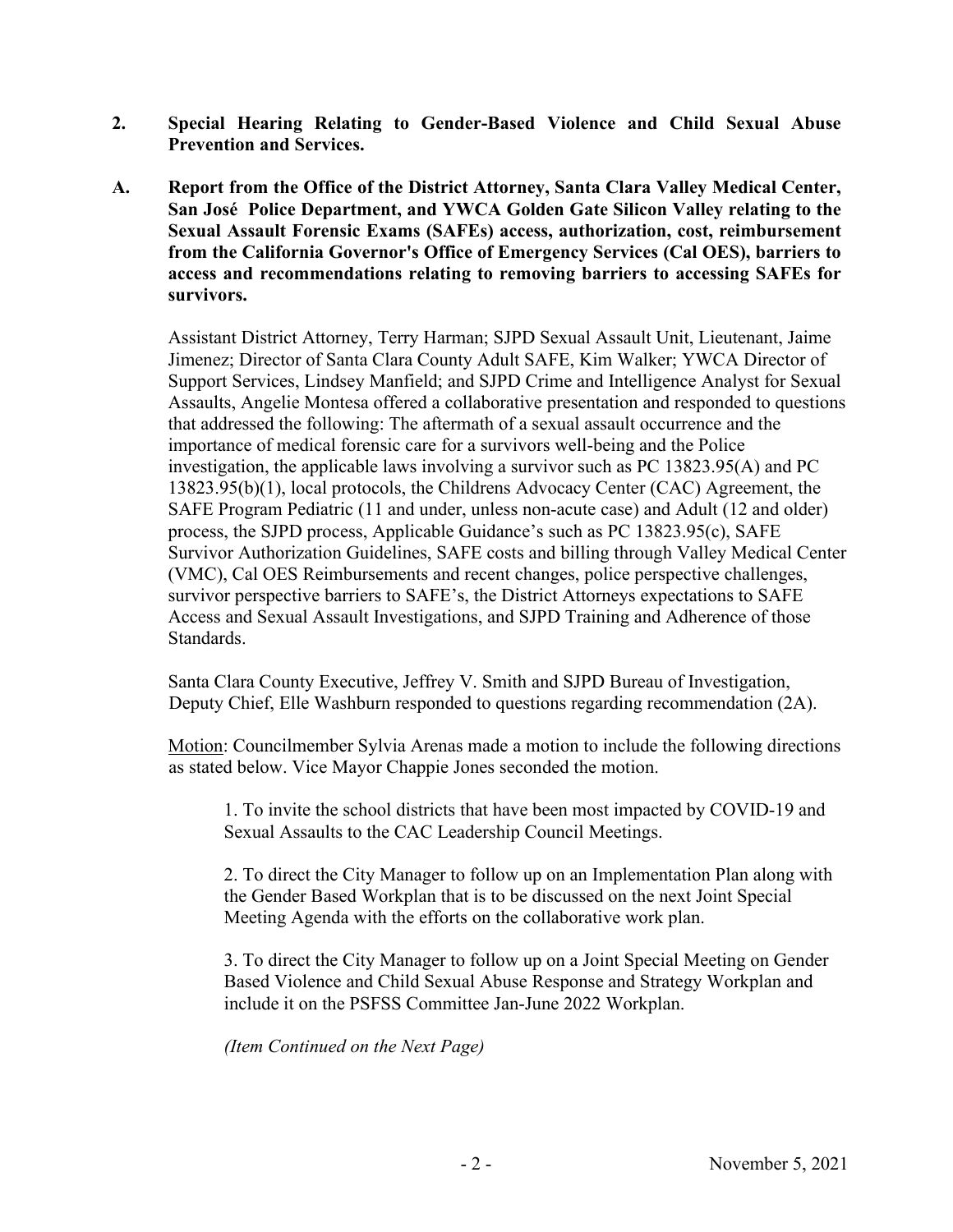Friendly Amendment: Councilmember Raul Peralez made a friendly amendment to the motion on the floor. To direct the staff to report back with the efforts and solutions to the funding reimbursements of Sexual Assault Forensic Exams (SAFEs), to address the noninvestigative report discrepancies of the mandated reporting requirements and discuss possible solutions, and provide an update to the PSFSS Committee before the Joint Special Meeting to also go through the SARP Committee. The friendly amendment was accepted by the maker of the motion and the seconder.

2A Action: On a call for the question, the motion by Councilmember Sylvia Arenas, as seconded by Vice Mayor Chappie Jones carried unanimously. (4-0-1. Absent: Jimenez)

Motion: Chairperson Cindy Chavez made to motion to include the following directions as stated below. Vice Chairperson Susan Ellenberg seconded the motion.

1. To refer the SARP Committee all the resources necessary to address all SAFE Exams, to include financial personal as appropriate, and all appropriate agencies that may be impacted.

2. To report back to the Childrens, Seniors, and Families Committee in January with an update on the process, to discuss resource investment strategies that are inclusive of all cities, and to not only consider just the initial SAFE Exams but also the treatment to ensure people aren't discouraged to receive services out of fear of paying for the treatment.

2A Action: On a call for the question, the motion by Chairperson Cindy Chavez, as seconded by Vice Chairperson Susan Ellenberg, was passed unanimously. (2-0.)

# **B. Report from the San Jose Police Department and field or school experts relating to response protocol and reporting of child sexual abuse.**

Chairperson Cindy Chavez provided an introduction of the next series of speakers.

Santa Clara County Director, Department of Family and Children's Services, Daniel Little offered a presentation and responded to questions that addressed the following: The reporting of child abuse by schools, guidelines regarding involuntary sexual activity, incest, and voluntary sexual activity, the difference between what is considered a mandated report or non-mandatory report for children younger than 14 years old and children 14 or 15 years old, a mandated reporters role, the Hotline Tool, what happens after a call and report is made (10 day referral), response types from CPS, information on the Child Advocacy Center, national training resources, and DFCS Social Worker Training.

Santa Clara County Superintendent of Schools; Mary Ann Dewan offered a presentation and responded to questions that addressed the following: The mandated reporter role of school personnel, when to report, and current trends and patterns before and during the COVID-19 pandemic.

*(Item Continued on the Next Page)*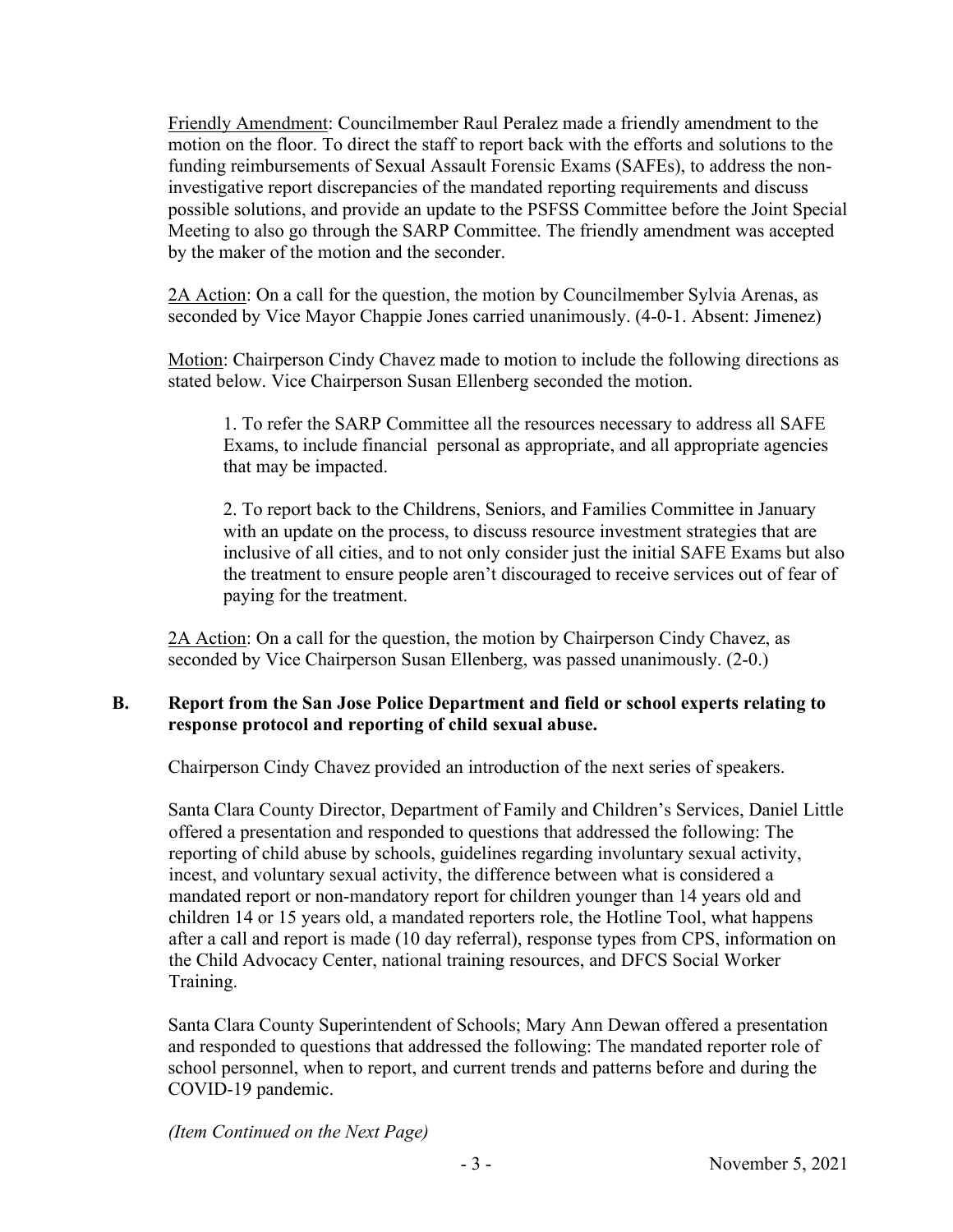SJPD Crime and Intelligence Analyst for Sexual Assaults, Angelie Montesa; SJPD Sexual Assault Unit Lieutenant, Jaime Jimenez; and SJPD Captain, Brian Matchett offered a presentation and responded to questions that addressed the following: The SJPD response protocol for child sexual abuse cases, PC11166 and PC11165.9 regarding mandated reporting, SJPD response protocols, existing options and alternatives, and prevention education strategies.

Alum Rock Union School District, Board of Trustees President, Corina Herrera-Loera; and Alum Rock School District, Coordinator of Mental Wellness Support Services, Annya Artigas offered a presentation and responded to questions that addressed the following: Mandated Reporters at schools, Physical and Non-Physical Abuse, current trends of reporting during the COVID-19 school closures and reopening's, and perspectives from the field.

Motion: Chairperson Cindy Chavez made to motion to include the following directions as stated below. Vice Chairperson Susan Ellenberg seconded the motion.

1. To discuss how to better refine mandated reporting, the training, and the response times for all parties involved.

2. To refer the social services agencies and police agencies to the Child Advocacy Centers Working Groups.

3. To include a discussion and understanding of mandated reporting for both the SARP and CAC Committees to help shape the conversations that come back to the Childrens, Seniors, and Families Committee prior to a Joint Special Meeting in December.

4. Invite the (MHSA) Mental Health Services Act Committee to the December Joint Special Meeting so that young people and anyone that is interested can attend the meeting.

Friendly Amendment: Vice Chairperson Susan Ellenberg made a friendly amendment to the motion on the floor. That funding response considerations are to also include: funding for therapist positions as well as opportunities through the workforce development to pipeline individuals to become social workers and therapists. Those additional considerations are to be discussed at the Joint Special Meeting in December. The friendly amendment was accepted by the maker of the motion.

2B Action: On a call for the question, the motion by Chairperson Cindy Chavez, as seconded by Vice Chairperson Susan Ellenberg, was passed unanimously. (2-0.)

2C Action: Chairperson Cindy Chavez made a motion to defer 2C to the next committee meeting. Vice Chairperson Susan Ellenberg seconded the motion.